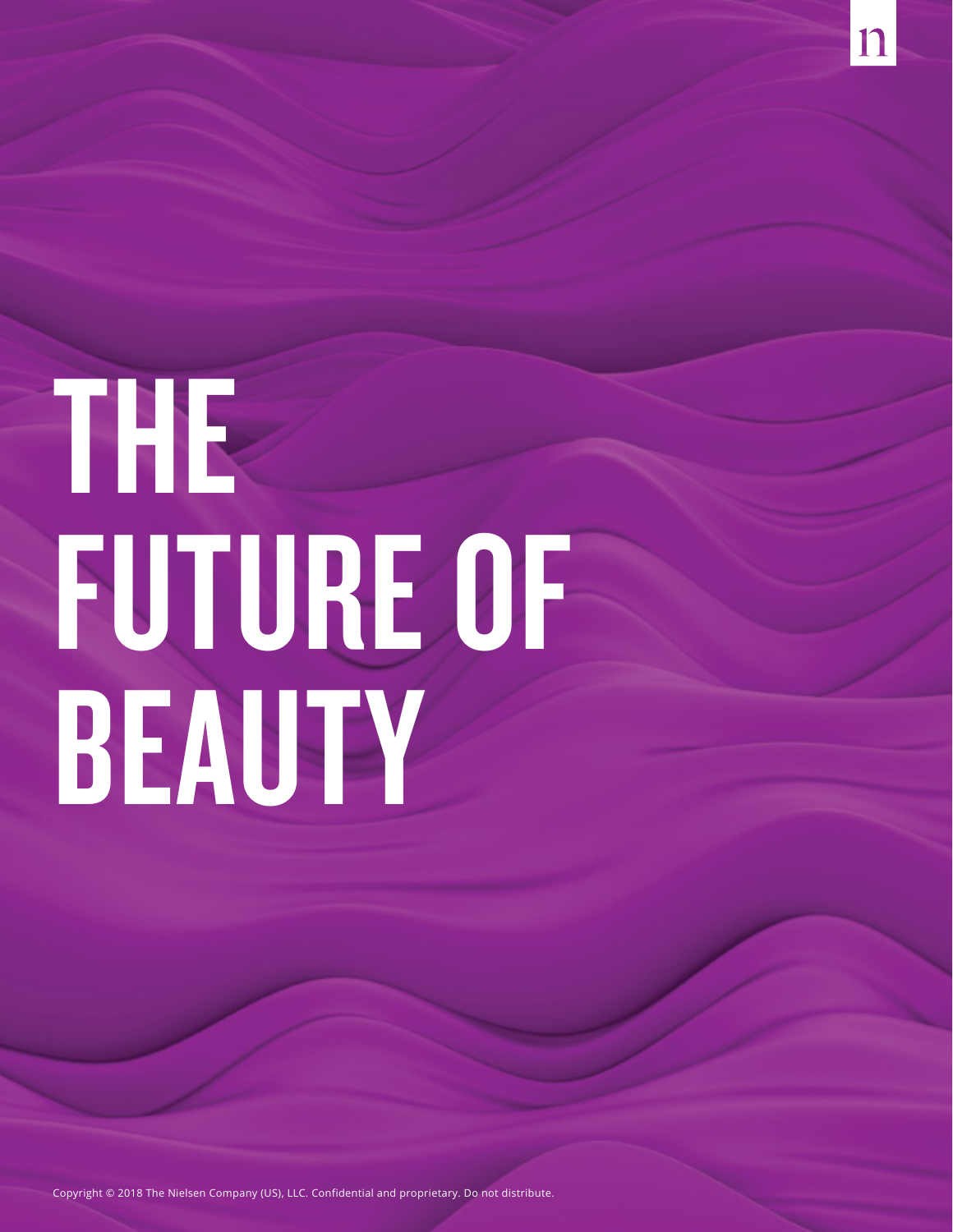# THE FUTURE OF BEAUTY

# THE FUTURE IS BEING REWRITTEN

More than nearly any other fast-moving consumer goods (FMCG) sector, the beauty industry is guided by trends. And over the last few years, multiple trends have emerged with the promise that they will redefine the future of beauty. From balayage to activated charcoal, it seems like the next big thing can come from just about anywhere. And while that's more true than ever, how are you supposed to know when something really is a *thing*, and when it's just a flash in the pan?

The secret is finding a connection between the micro-trend and macro consumer needs, which are readily shifting. Because, while we're in the midst of a great proliferation of brands, products, services and, yes, trends, the new shifts creating sustained growth opportunities for brands and retailers are really nothing new at all.

More than ever, trends are starting small and growing into something far more mainstream. Over the last three years, distribution of beauty and personal care items with charcoal have nearly quadrupled. And as the trends grow, they constantly evolve, take new forms and help new products and categories find connections with consumers.

So, the real question becomes, how do you justify investing in understanding something that represents just 1% of your category or market? Well, if in fact that micro trend is connected to a more systemic shift in the market and you're *not* along for that journey, you'll spend more time catching up then adapting to the evolving shifts.

Today, there are three big systemic shifts that will redefine the future of the beauty industry. While they represent the future, these shifts should come as no surprise. But, the breadth of forms they're taking are creating micro-trends that represent serious opportunity.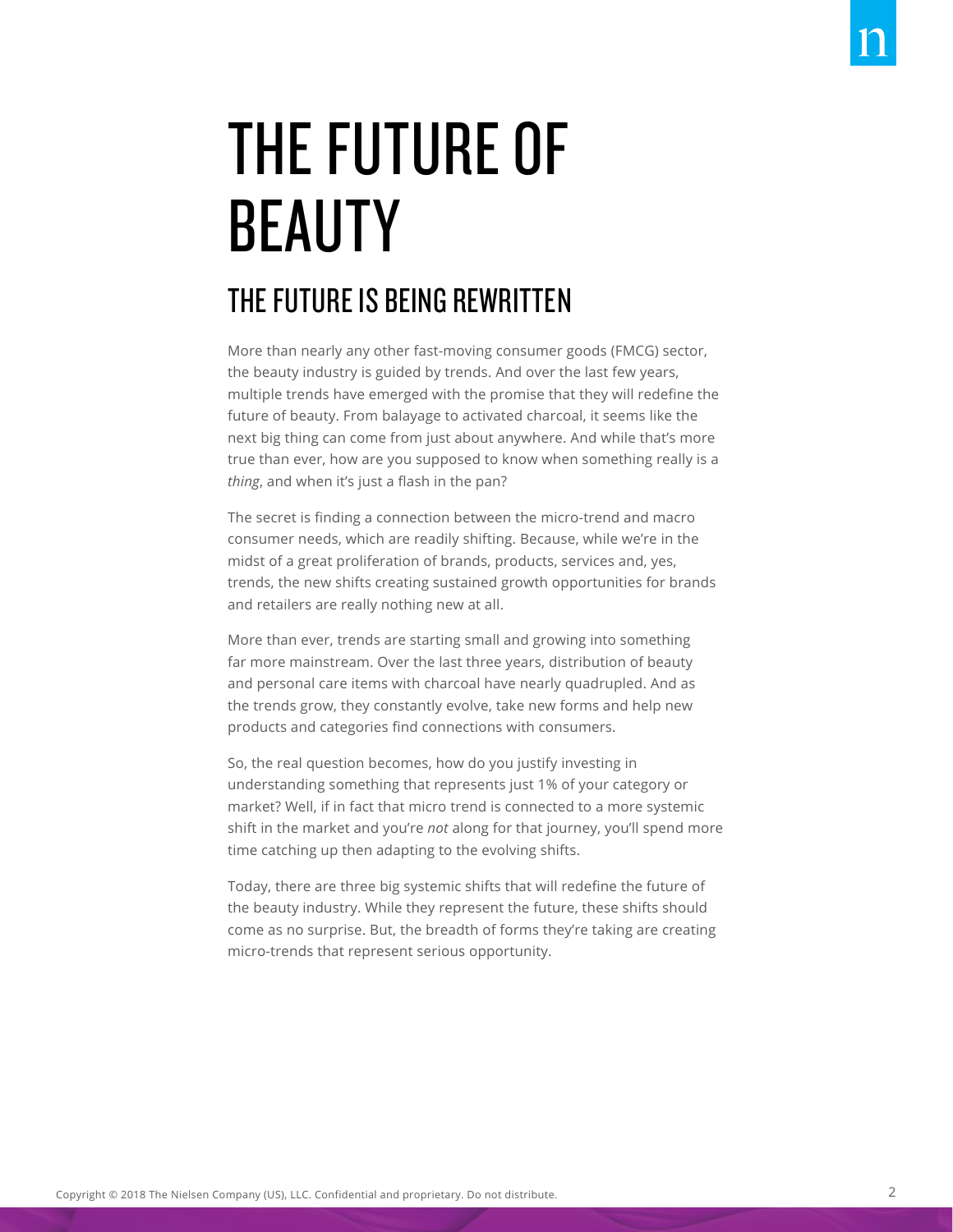

# NATURAL

As with organic food and household supplies, more consumers are becoming interested in natural beauty products. That's because a focus on health today isn't confined to what consumers put in their bodies. Now, we're just as aware of what we put *on* our bodies. But, how shoppers are looking for more natural beauty products is already evolving. And what "natural" means to one shopper might be very different from what it means to another.



#### **PERSONAL**

The same shoppers who are redefining what healthier, natural beauty products look like are themselves younger, more racially, culturally and ethnically diverse and cosmopolitan consumers. While it's arguable that Millennials are "killing" the beauty industry (along with every other one), they clearly represent a more diverse shopper base. But, it's not about appealing to the new beauty shopper. There is no one beauty shopper.



## **CONNECTED**

As more buyers grow increasingly comfortable with incorporating online channels in their paths to purchase, the opportunity for manufacturers and retailers to connect with them is increasing as well. But, connecting with digitally engaged shoppers isn't as easy as encouraging them to visit a website or dropping promoted posts in their social media feeds. As more people shop via digital assistants without ever stepping up to a shelf (digital or otherwise), it goes without saying that the playbook for building and sustaining brand loyalty has changed.

How are these shifts playing out today, and what does that mean for the future of beauty? Let's dive in.

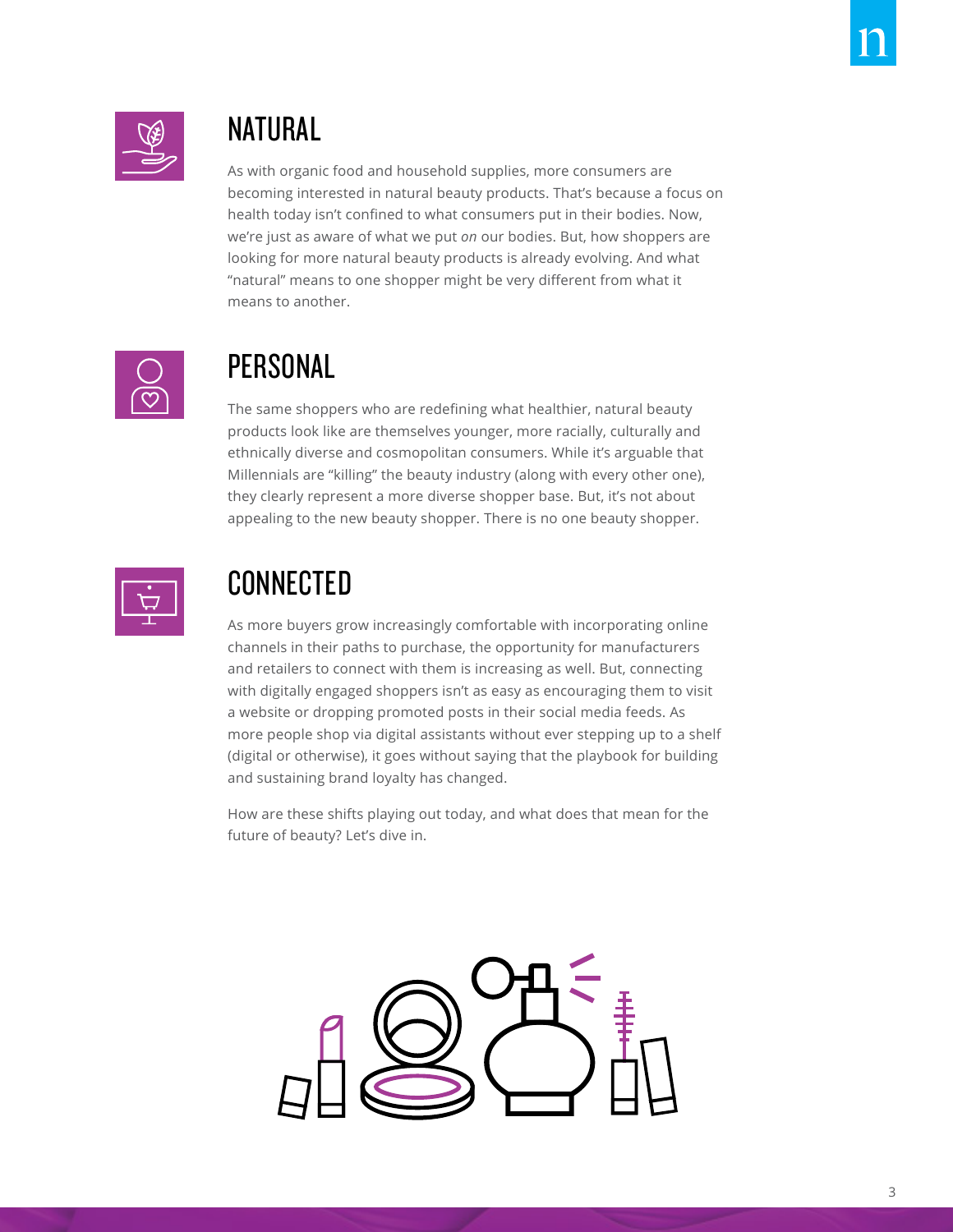# BEAUTY IS GOING NATURAL 1

Natural beauty has been outperforming "conventional" beauty for some time, taking market share in the process. And the dollars are really starting to add up on the natural side of the fence. In 2017, products featuring natural claims represented 3.1% of the U.S. personal care market, generating \$1.3 billion in annual sales last year. That's up from 2.1% of the market in 2013 (representing sales of \$230 million). Comparatively, beauty has been slower to go natural (natural products currently make up 1.4% of the market), but sales are growing quicker than in personal care.

### U.S. SALES GROWTH OF NATURAL BEAUTY & PERSONAL CARE PRODUCTS STARTING TO SLOW



#### NATURAL SALES GROWTH VS. YEAR-AGO

Source: Nielsen Wellness Track, data ended Dec.30, 2017 vs. year-ago. *"Natural cosmetics" are those with natural product claims.*

But while natural product growth still outpaces conventional product growth in personal care and beauty, growth based simply on natural product claims is starting to slow. While consumers still increasingly seek more natural beauty products, how they decided what's natural is changing.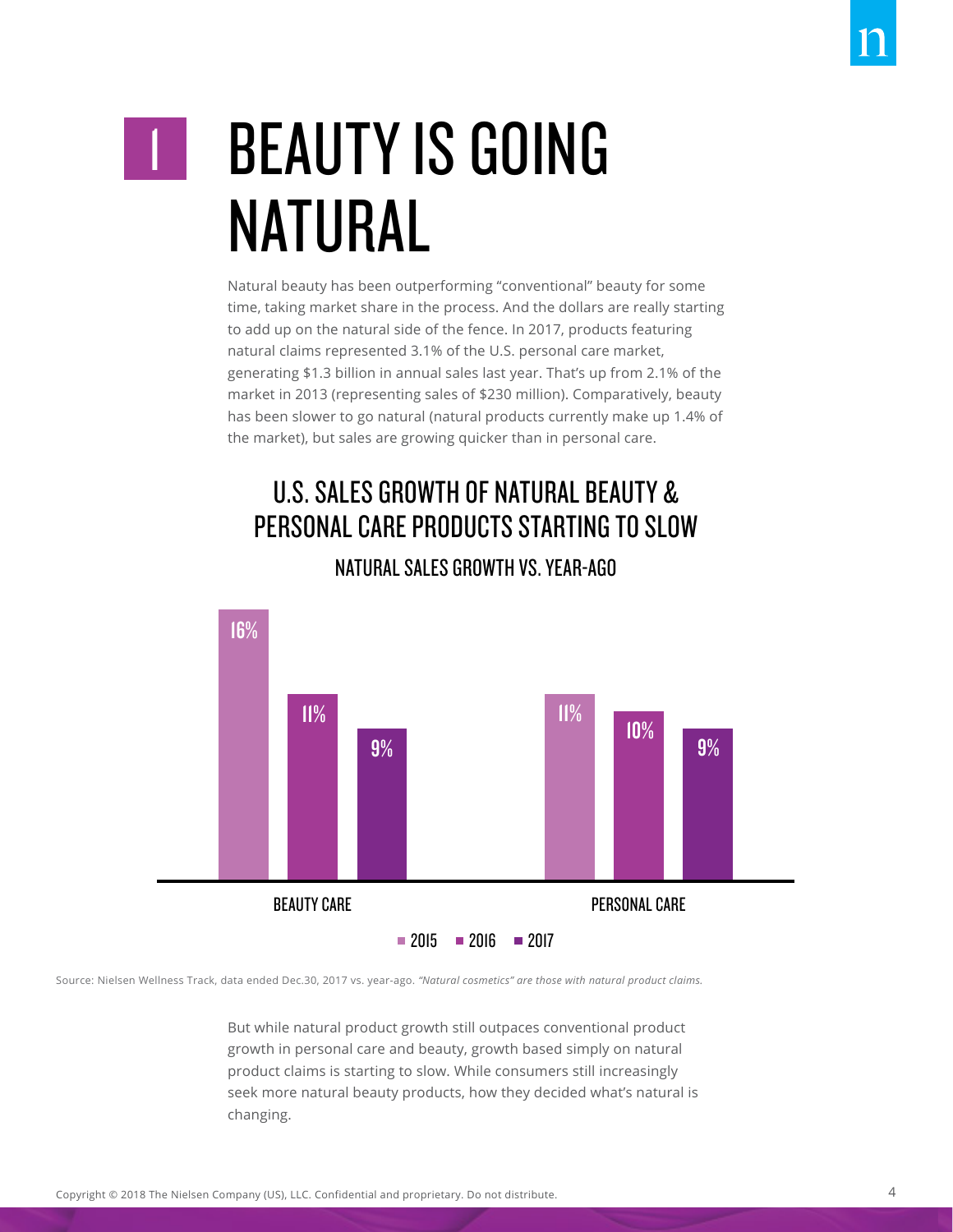# LIVING WITHOUT IS BEAUTIFUL

Let's look at sales trends in cosmetics. Through traditional retail outlets, sales of cosmetics as a whole actually declined just shy of 1% over the last year. Looking at natural cosmetics—at least those claiming to be natural we see a similar trajectory. Sales of those products have declined 1.2% on the year, underperforming the category as a whole. That's not the case, however, when we look at products made without certain ingredients, like parabens.

This is just one example of a big shift in what consumers expect from the products they buy. It's no longer enough for brands to simply say they're natural; they have to authentically prove it. And in looking at recent sales trends, the absence of certain ingredients is one proven way to achieve this.

As with many other sectors across FMCG, natural beauty is increasingly about what's *not* in the product. In fact, 53% of FMCG consumers say the absence of undesirable ingredients is more important than the inclusion of beneficial ones.

While most beauty and personal care categories still lag edible categories in this consideration, hair care, skin care and cosmetics consumers are all more likely than the average beauty and personal care shopper to look for products without artificial ingredients.

# PARABEN FREE IS THE WAY TO BE

In recent years, beauty shoppers have become more focused on parabens as an ingredient to avoid than just about any other. For many consumers, synthetic compounds like propylparaben and butylparaben are hard to pronounce and hard to view as a safe ingredient. And beauty manufacturers have been responsive to these concerns. In fact, just 35% of beauty products contain parabens, down nearly 7 points over the last two years.

Relative to other packaged goods categories, beauty and skin care manufacturers have been quite responsive to shifting consumer preferences. Just a quarter of dairy products and a third of packaged food sold in 2017 were "clean label," meaning they were devoid of any undesirable ingredients. In edible categories, undesirable ingredients include things like high fructose corn syrup or MSG.

But for the beauty industry, there's still work to be done. Many categories still derive a significant share of sales from products with parabens and likely many other undesirable ingredients. The good news? Those categories still heavily focused on parabens are some of the fastest shifting to paraben-free. Over the last two years, facial cosmetics have gone from just 43% paraben-free to 54%.



### CONSUMERS FLOCKING TO BEAUTY PRODUCTS WITH SIMPLER INGREDIENTS

COSMETICS SALES GROWTH VS. YEAR-AGO



Source: Nielsen Wellness Track & Product Insider, powered by Label Insight, data ended Dec. 30, 2017 vs. year-ago. *"Natural cosmetics" are those with natural product claims.*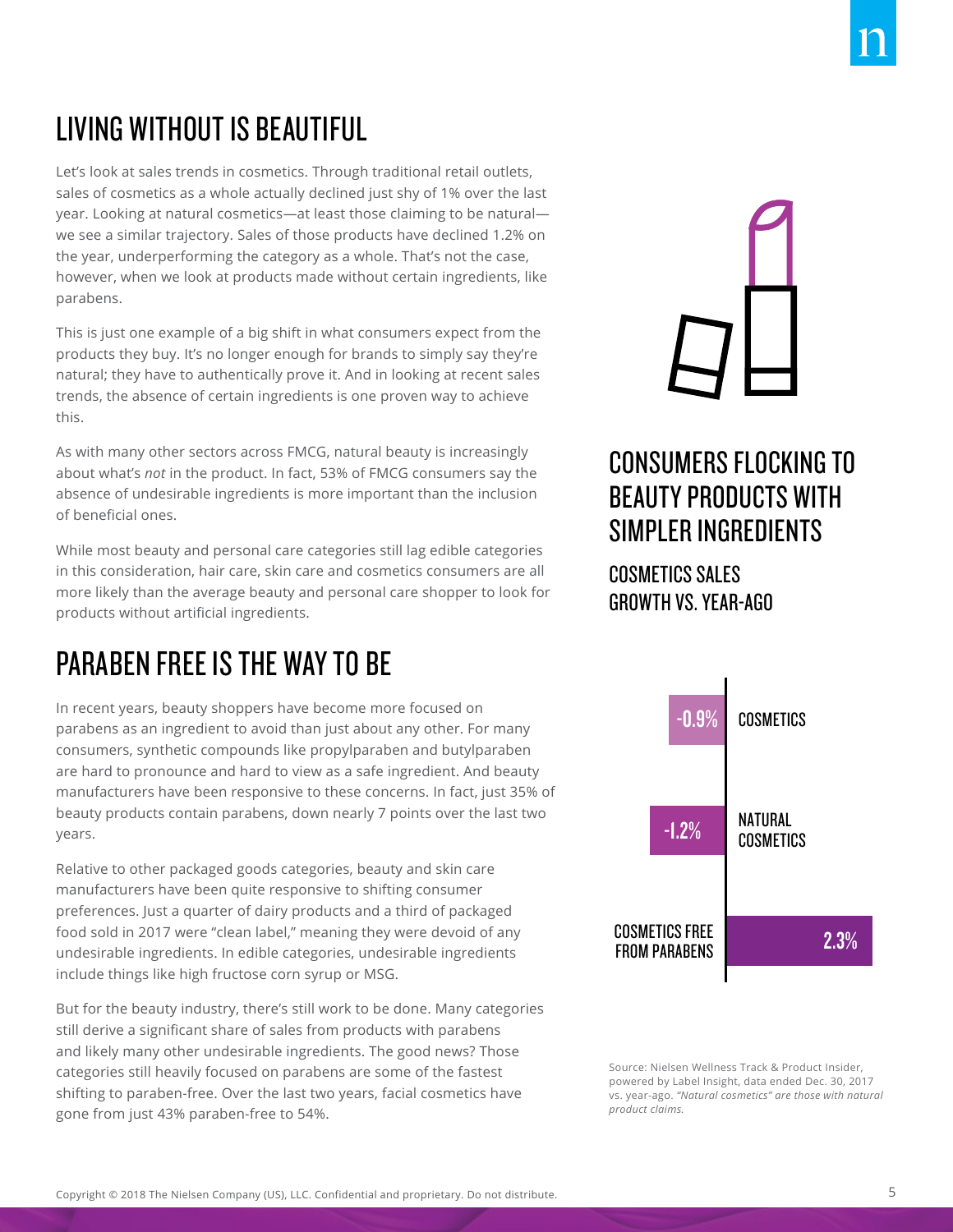#### SOME BEAUTY CATEGORIES SEE MORE THAN HALF OF SALES FROM PARABEN FREE PRODUCTS

#### PARABEN FREE CATEGORY SHARE



Source: Nielsen Product Insider, powered by Label Insight, data ended Jul. 29, 2017.

But there's more to beauty and personal care trends than parabens. In fact, there is a wide array of specifications driving incredibly strong growth across beauty and personal care. These include products free from phthalates, artificial fragrances, sulfates and more. Across each of these, products without these ingredients are selling faster than those that include the same ingredients. But when products are free of some or all of these ingredients *and* include a natural claim, sales really take off. In fact, while sales of cosmetics free from parabens have grown around 2% over the past year, sales of those that also claim to be natural grew 12%.

So, to truly deliver natural beauty, you have to first satisfy that natural appeal at a functional, granular level. Only then can you bolster that with a natural claim. Do that well, and the growth opportunities are staggering.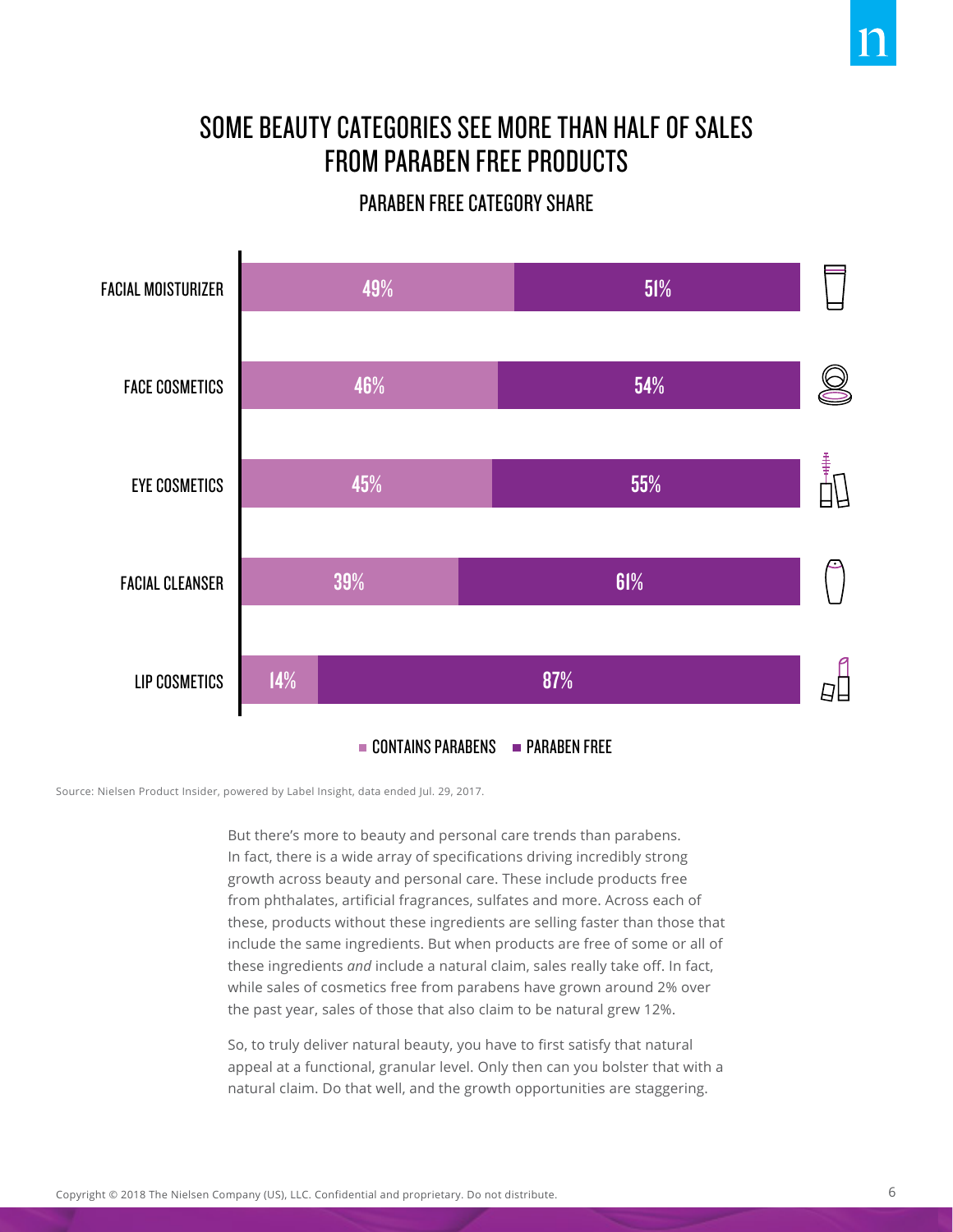# WHAT ABOUT THE GOOD STUFF?

You can remove all the ingredients that you want, but the product does still need to deliver *something*. And while simplifying the ingredients that a product includes is a good first step towards truly natural beauty, there are a range of ingredients that can be included that live up to the cleaner, healthier and at least perceivably natural appeal.

With more consumers thinking about their food as medicine, it should come as no surprise that many of the ingredients consumers are looking for in natural beauty come from emerging food trends. Superfoods like coconut oil and quinoa, which first emerged as food trends, are now starting to show up in beauty and personal care items. But it seems like the time between when a trend emerges in food and jumps over to beauty is condensing tremendously.

Avocado oil is an interesting example of such a trend. Over the last two years and across consumer goods, spending on products with avocado oil has increased 31%. Over the same period, the number of U.S. households buying these products has nearly doubled, growing from 6% to 11%. And of the 31 different categories that now contain this ingredient, hair care and lotions are growing the fastest. On the food front, more people are turning to avocados as a source of a more healthful fat, and that more healthful trade-out is creating an opportunity for beauty brands to tap the same appeal.

Over the last year, we've seen similarly natural trade-outs drive ingredient trends forward. Sales of health and beauty products including honey, charcoal and micellar, for example, are growing rapidly—even exponentially in some cases. So what's the next charcoal or avocado oil? It may well be seaberry or sea buckthorn oil, herbal oils believed for centuries to have anti-aging properties. Sales of beauty products including these ingredients are growing over 200% annually, primarily in skin care, but in hair care and cosmetics as well.



# HOW TO CAPITALIZE ON NATURAL BEAUTY

Natural beauty means something different to each of your customers. And consumers will increasingly take their own paths toward a more natural beauty experience. These transparency-minded consumers seek authentic brands and products, and each will likely seek different natural appeals on their path toward a more natural beauty regimen. So, what's *your* path toward natural beauty?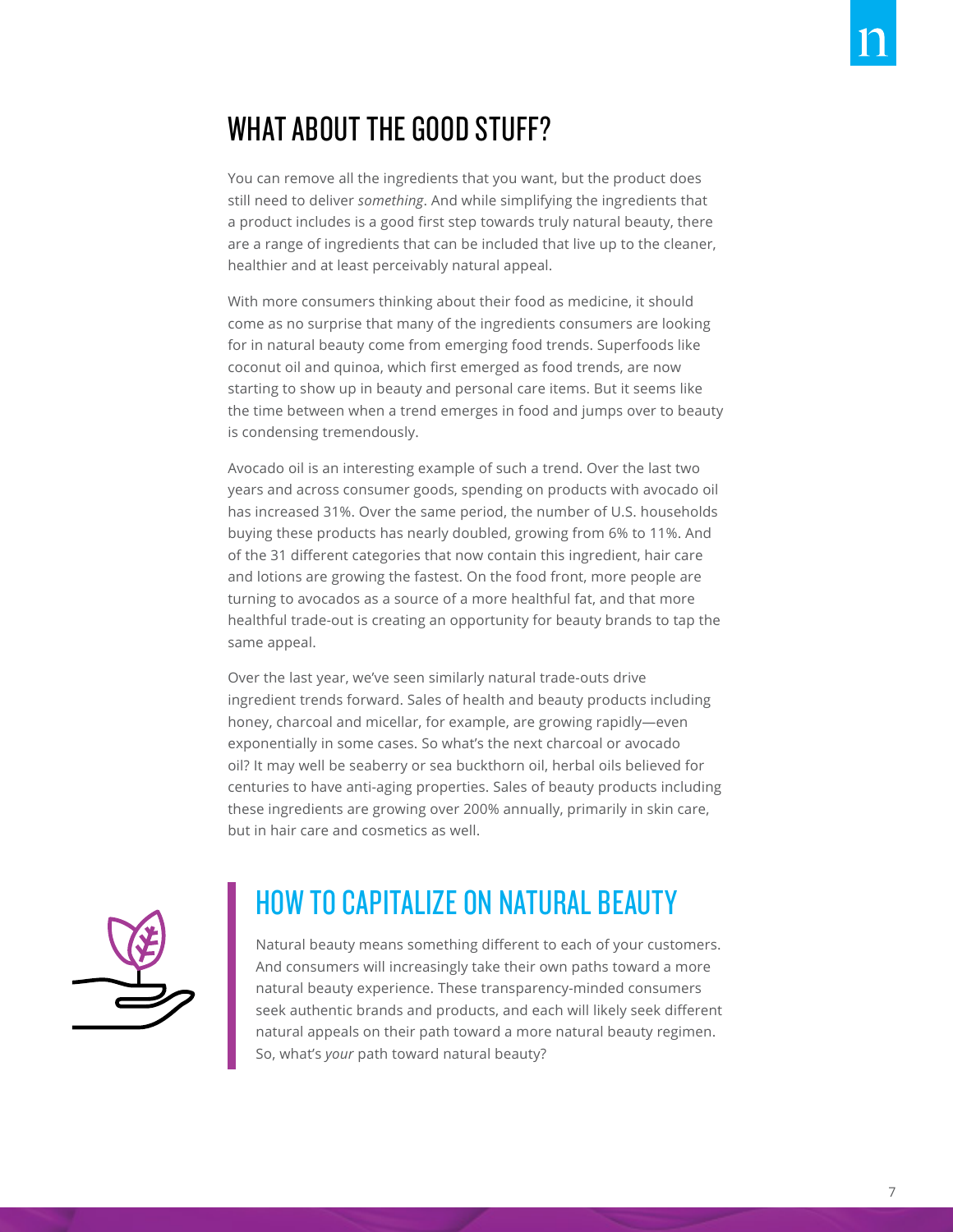

# 2 BEAUTY IS PERSONAL

# THE NEW BEAUTY SHOPPER

Finding your path to truly natural beauty starts with an understanding of your consumer. As consumers are increasingly focused on narrower, more personal definitions of natural beauty, we've seen rampant fragmentation of consumer segments. Even across this single dimension, it's clear there's no *one* natural beauty consumer. As you're thinking about tapping emerging trends like natural beauty, the shoppers that delivered growth in years past will likely *not* be the ones to get you through to tomorrow. But, while it might be easy to blame Millennials for any struggles you're having, that view of consumer diversity is far too simplistic.

For example, buyers of hair care products without artificial fragrances are far more likely to be ethnically diverse, younger and cosmopolitan. To truly understand the needs of your shopper, we have to look at more nuanced, personal consumer segments.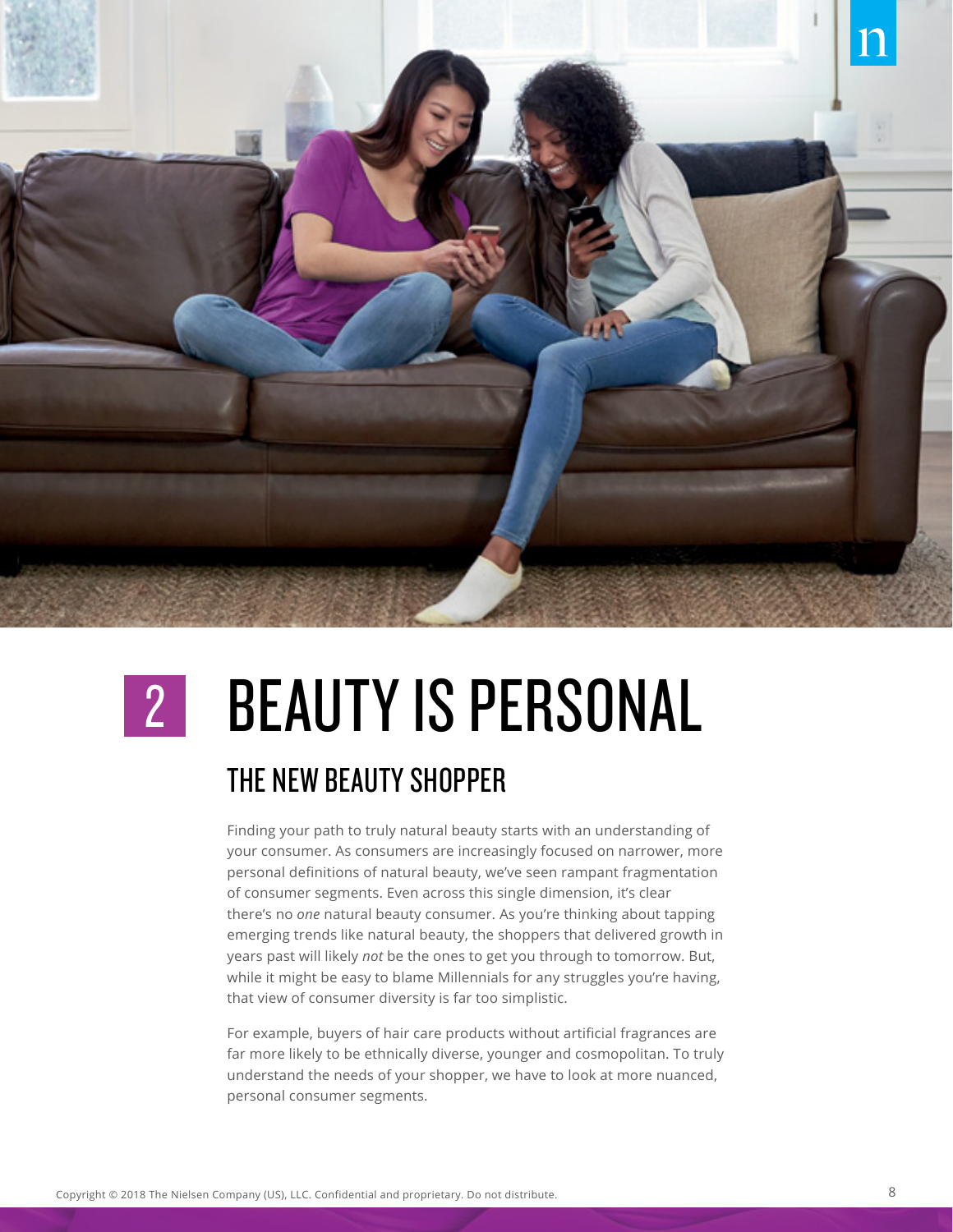Having both the empathy to understand consumer needs and the diligence to engage, not en masse but in a more nuanced, personal way will be table stakes. For beauty brands in particular, the stakes have never been higher. Consumers want to identify with brands—and they want brands to identify with them as well. And nowhere is that more true than with cosmetics brands. In fact, nearly a quarter of cosmetics consumers demand to be able to identify with the brands they buy, more than any other category of packaged goods. Your products are truly the most *personal* products that consumers can buy.

# NUDE IS NO LONGER JUST BEIGE

Just as the meaning of natural has become fragmented, so too has our view of the average or generic beauty product. As with natural beauty, shoppers are flocking to products that provide more individually relevant experiences. Across most cosmetics categories, "nude" colors are underperforming the category as a whole, a trend that has emerged over the last two years. With a more diverse consumer base, what was once generic has now become less relevant.

Consumers have always wanted their beauty products to reflect their individuality. What's shifted over the last few years is that shoppers have immense options when they step up to the beauty counter. Over the last five years, the number of unique facial cosmetic colors available on shelves has grown 22%, outpacing the general pace of new product development in facial cosmetics by 7 times.

With 679 unique colors of foundation from which to choose, consumers were able to self-select their own version of beauty. And in the process, brands that haven't adapted have lost share.



#### COSMETIC COLOR OPTIONS CONTINUE TO GROW NUMBER OF UNIQUE FOUNDATION COLORS SOLD

Source: Nielsen Retail Measurement Services, Core syndicated hierarchy, Total U.S., 52 weeks ended Dec. 30, 2017 vs. prior periods.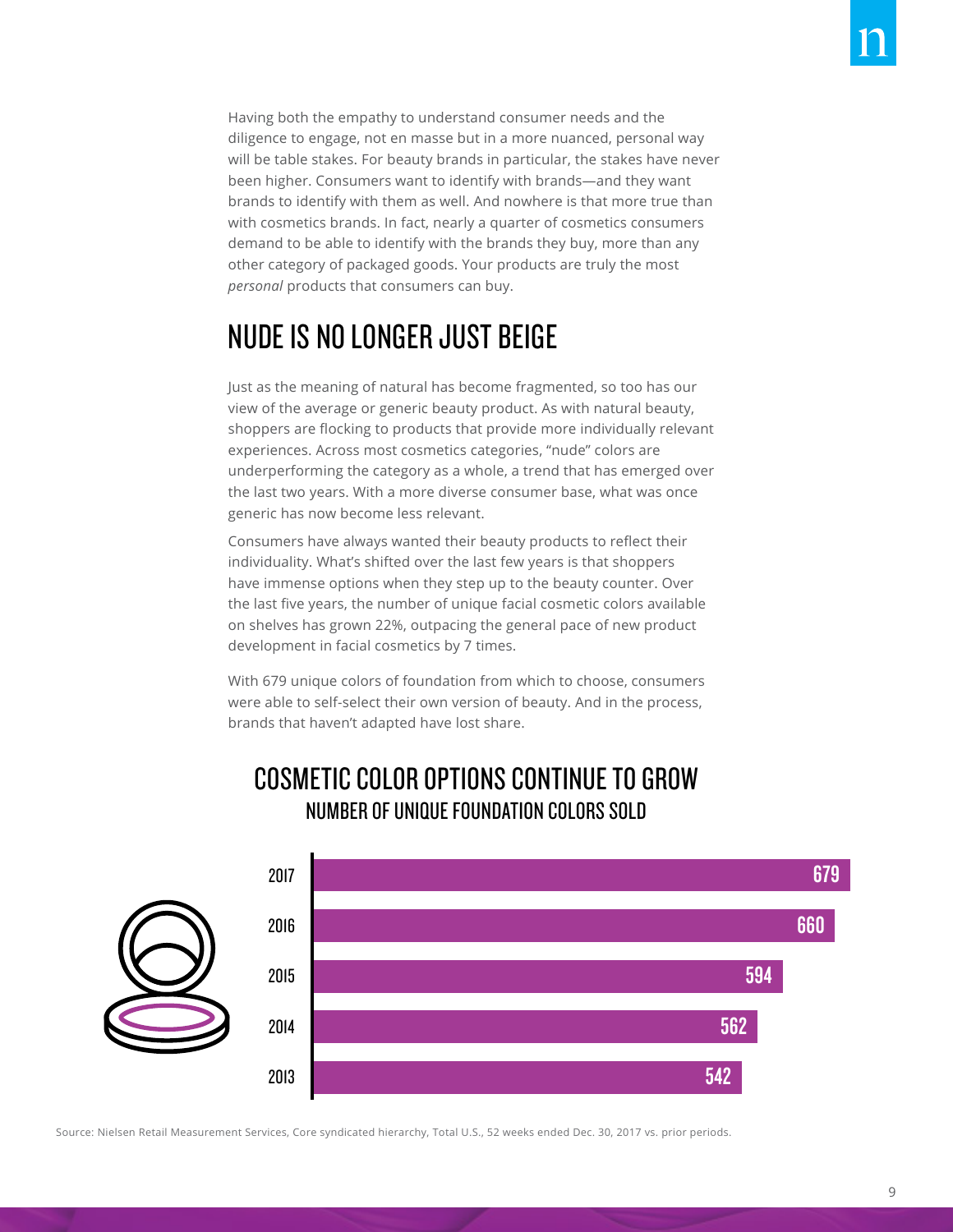# CATEGORIES ARE BECOMING FEATURES

Consumers' focus on transparency and ingredients has implications beyond making beauty more natural. In much the same way that smartphones have all but made dedicated point-and-shoot cameras obsolete, entire categories are becoming folded into other products' feature set. That's because consumers no longer shop categories. They shop their needs. And increasingly, an "all-in-one" product is the best solution for those needs.

We can see evidence of this shift in the decline in sales of sunscreen as a discrete product, and the growth of products with sunscreen as an ingredient. In fact, sales in the sunscreen category have declined over the last year as consumers opt to cover their sunscreen needs by buying products that feature sunscreen as an ingredient, ranging from hand and body lotion to shampoo.

The delineation between categories has all but broken down and consumers now shop fluidly between categories. Now, brands and retailers will have to more deeply understand shopper needs and appeal to those needs on a more personal level. It's no longer enough to simply grow a category. It's more about solving problems in creative ways.

# ANYONE CAN BE A BEAUTY BRAND

As consumer needs fragment and shift, an ever-widening range of brands and products are popping up to fill those needs. Indie beauty brands free of massive corporate infrastructures and worldwide supply chains have certainly risen to fit some of these needs, and the industry has rightly been focused on understanding their appeal with consumers. While indie, small and niche brands continue to expand their reach and take share, they're delivering consumers with endless choice. They're also rewarding seemingly odd entrants to the beauty brand landscape.

Over the last five years, retailers' store brands have grown cosmetic sales nearly 3X faster than entire cosmetics category, gaining a full percentage point of share in the process. This shift toward store brands isn't unique to beauty. It's happening across packaged goods and around the world. At the close of 2016, the average FMCG national brand saw 1%-3% growth and store brands' sales were declining. A year later, fortunes reversed, with store brands growing 2% amid flat or declining growth for national brands.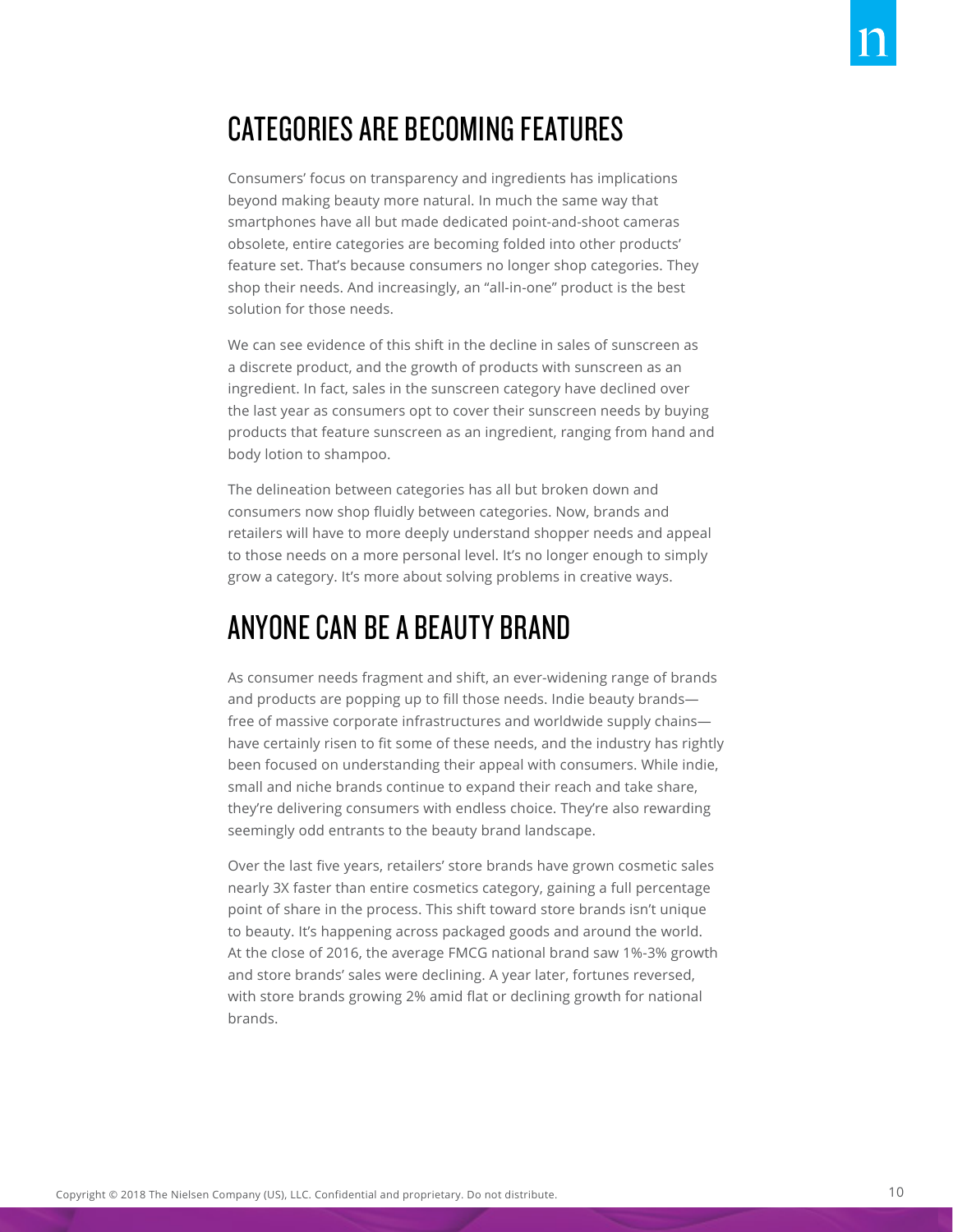# DIGITAL TOOLS ARE BECOMING PERSONAL ADVISORS

While brands and retailers have granted consumers a seemingly endless range of range, digital tools, devices and platforms have empowered shoppers to find the precise products for them. And in the short period of time that digital has become ubiquitous for many of us, our relationships with technology is already changing how we use it. Rapidly.

Over the last five years, Google searches for "foundation for me" have more than doubled. Mobile devices give us the answer to any request at the tap (or swipe) of a finger. But as these devices have gotten smarter, we now expect them to understand our unique, individual needs and so a search for "best foundation" becomes "best foundation for me" over time.

While we might have previously asked a friend or retail associate for help in making this choice, we're now entrusting our devices to meet our needs. This enables brands and retailers new points at which to engage. But, as always, relevance is critical.



# HOW TO CAPITALIZE ON PERSONAL BEAUTY

Today, anyone can be a relevant beauty brand. While the beauty industry has been heavily focused on the growth of indie brands and they will certainly continue to drive innovation in the market the premise of what it means to be a brand is being redefined. In fact, many direct-to-consumer brands actively communicate that they give consumers value by stripping away the wasteful overhead that big brands bring.

But what they're getting at is the inefficiency of a mass market strategy, the antidote to which is a more targeted, personalized and ultimately relevant method of building brand loyalty. The path toward building a relevant brand is being authentically relevant to individuals, at scale.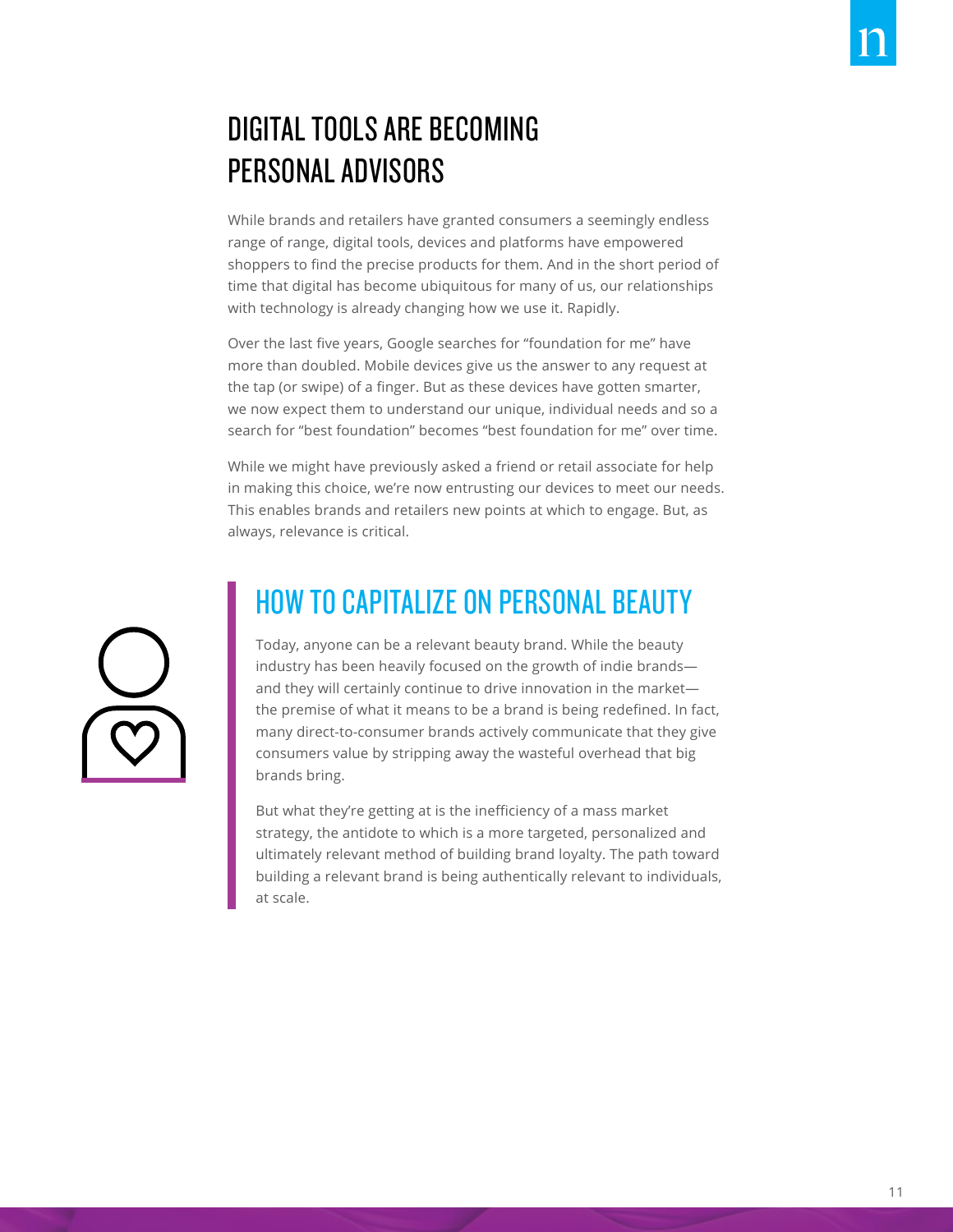# 3

# BEAUTY IS CONNECTED

# THE BEAUTY OF E-COMMERCE

The mobile internet is undeniably one of the greatest tools ever created for reaching individuals at scale. Constant connectivity means shoppers can research and buy whenever and wherever they like. Mobile phones are some of the most personal devices we own.

Given widespread mobile connectivity, it might come as no surprise that consumer spending on beauty products has shifted online faster and greater than nearly every other packaged goods category. In fact, nearly one in three dollars spent on beauty products in the U.S. today is spent online.

This critical mass, at such an early stage of online development, is impressive. Americans spent over \$12 billion on beauty and personal care products online over the last year. What's truly staggering is how rapidly this sizable business is growing and how quickly share is moving to online channels. Notably, that \$12 billion in spending represents 30% of dollars flowing through online channels, up from just 24% a year ago.

Beauty and personal care products are particularly ripe for online development, given consumers' combined interest in both exploring new products and replenishing the ones they already own and love. These two shopper modes—discovery and replenishment—are some of the strongest drivers of online penetration across FMCG. While beauty shoppers are ahead of the FMCG curve in online shopping, we're still very early in the development of truly connected beauty.

To understand where things are headed, Nielsen conducted an analysis of online share today, and included an index of factors that indicate whether shoppers might be willing to shop online in the future. We considered the impact that value, convenience, variety and experience have on shoppers' willingness to buy a category online and scored each accordingly. While fragrance, hand and body lotion and cosmetics have amassed the most significant online share of sales to date, our analysis indicates that hair care, and hair coloring in particular, presents the biggest online growth opportunity across beauty and personal care.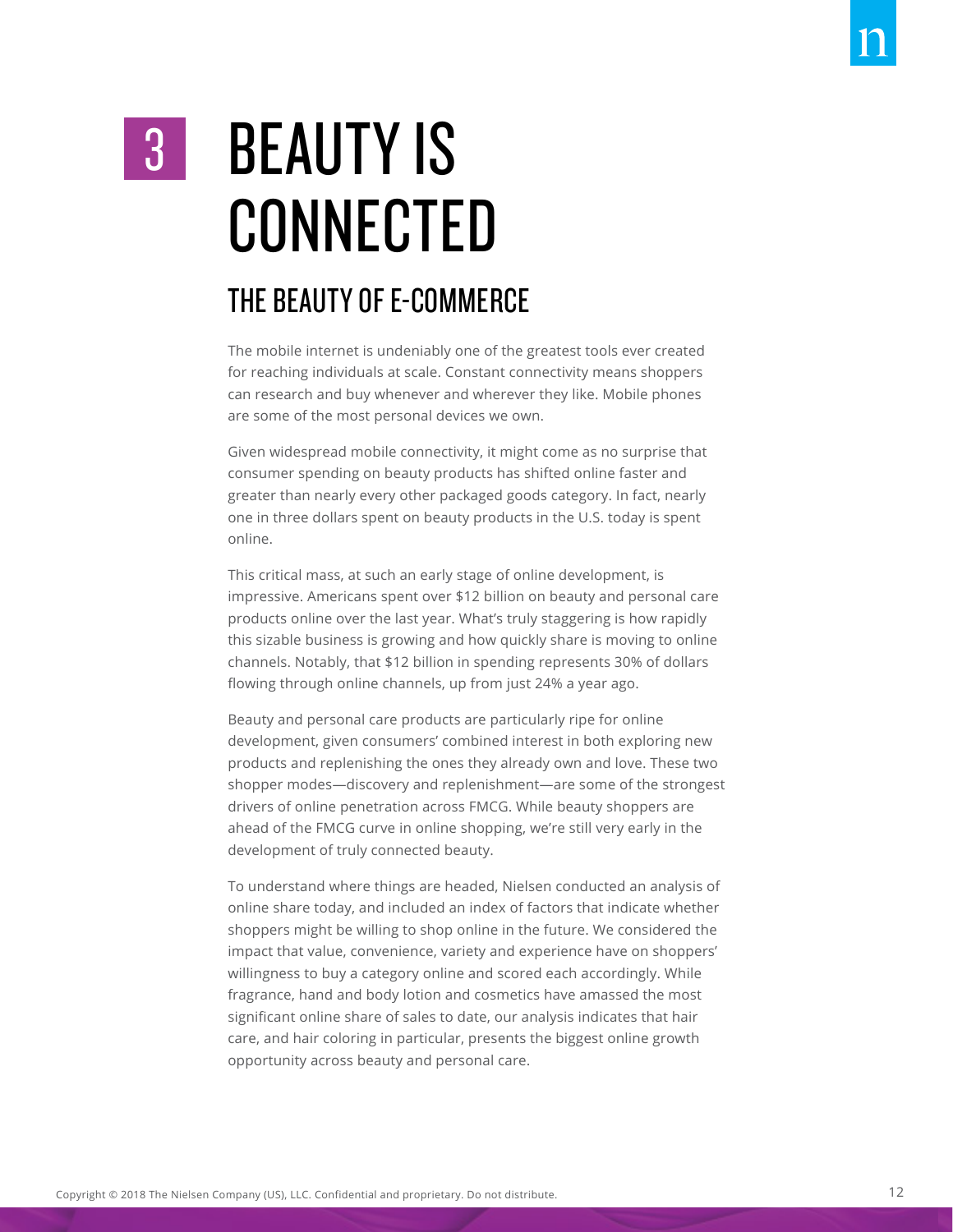# THE ONLINE BRAND LANDSCAPE

So you want to capture a piece of this rampant online demand for beauty products? You'll find an entirely different brand landscape online than in traditional brick and mortar retail. From new brands and retailers ranging from direct-to-consumer pureplay brands and subscription (many of which are increasingly investing in their own store brand-like offerings), you'll be up against business models that simply don't exist offline.

As a result, the balance of power between large beauty brands and smaller ones looks completely different online than they do in a brickand-mortar environment. In fact, while the top 20 cosmetics brands capture 90% of the dollars going to brick-and-mortar retailers, those same companies capture just 14% share online.

## THE ONLINE BRAND LANDSCAPE IS VAST AND REWARDS A DIFFERENT TYPE OF BRAND





Source: Nielsen Retail Measurement Services, Core syndicated hierarchy All Outlets Combined + Convenience, and Nielsen E-commerce measurement, Total U.S., 52 weeks ended Nov. 4, 2017.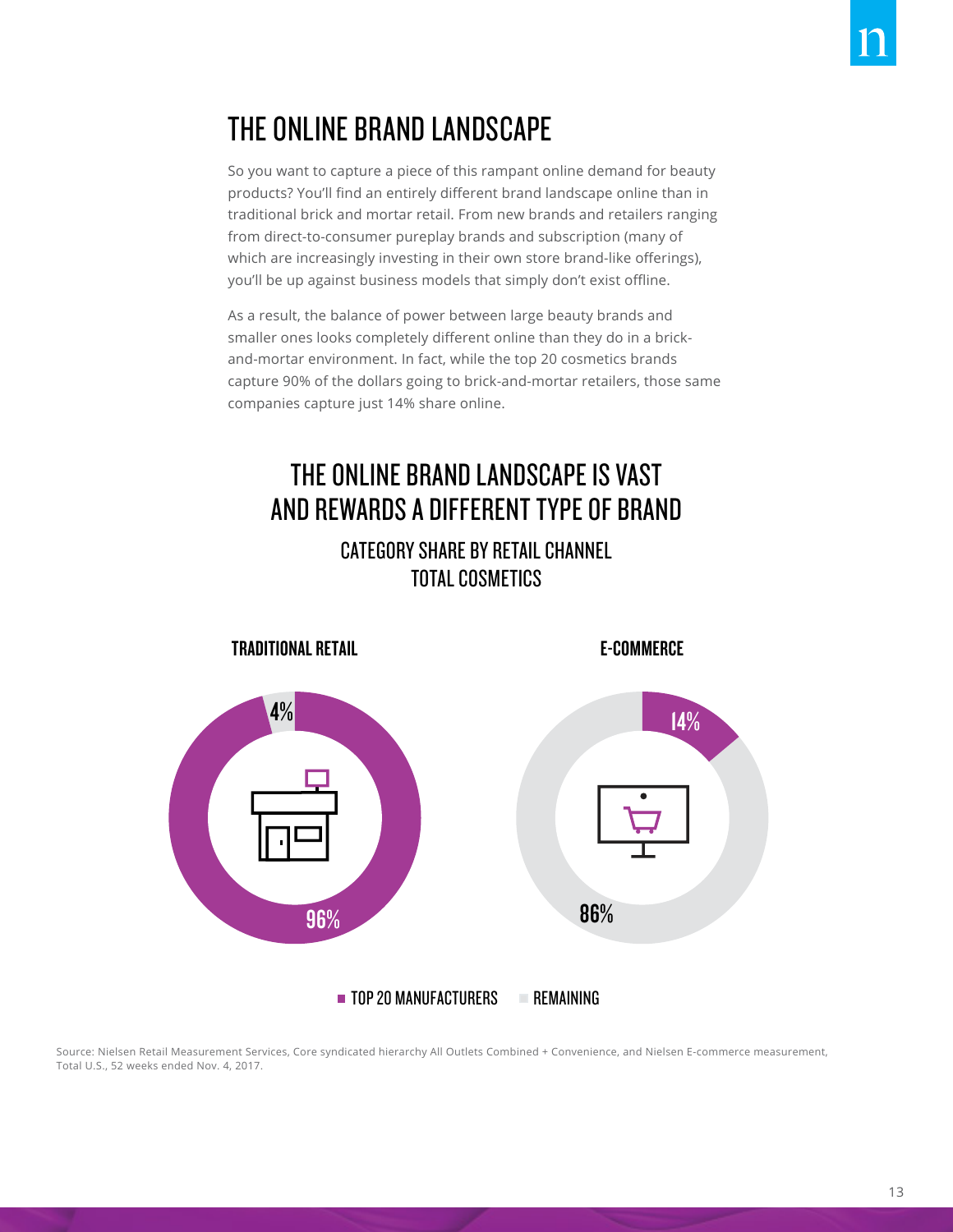# PLATFORMS TIE DISCOVERY TO PURCHASE

Compared with other packaged goods sectors and much of retail, online giant Amazon has not driven the bulk of online beauty growth. Rather, the strength of specialty and prestige retailers like Sephora and Ulta have powered much of the early online beauty development.

But the online beauty landscape surely isn't constrained to activity on retailers' sites and apps. As more research has moved online, facilitating new product and brand discovery, much of that activity has concentrated on social networks. This is particularly true for cosmetics, in which social media garners more influence on the path-to-purchase than just about any other category across non-edible packaged goods (except shaving).

The effect of the growth of social media and mobile platforms should come as no surprise. As consumers spend more of their time on mobile devices, it was only natural that mobile advertising got its foothold in brand media, product discovery and inspiration.

But the next battleground for many mobile and social platforms will be harnessing the data that tells them what their audiences might be interested in and connecting that with the ability to buy right on the platform. Brands are able to make their posts shoppable across a variety of platforms, essentially bringing the point-of-sale right to the point-ofdiscovery. The path-to-purchase is no longer a path at all. It's a short moment.

And when the digital shelf extends to include these social platforms, merchandising will look more like search engine optimization as getting your digital content right not just for consumers but also the ranking algorithms will be crucial to winning the digital shelf. Is your organization ready to make that transition?

# HEY YOU, BUY MORE LIPSTICK

We're in the midst of yet another technology transition to voice as a major input to our devices. As millions of consumers bring voice-based digital assistants into their homes, brands, retailers and platforms face new opportunities and challenges to connect with those consumers.

These devices make technology disappear. You simply talk to your device: there's no tapping, swiping or clicking. While some might say that spells the death of brand loyalty, these devices are a great way for brands to re-instill a connection with consumers. They reduce the friction in buying goods and empower consumers to more easily replenish the goods they already love. They can also tap a deeper knowledge of individual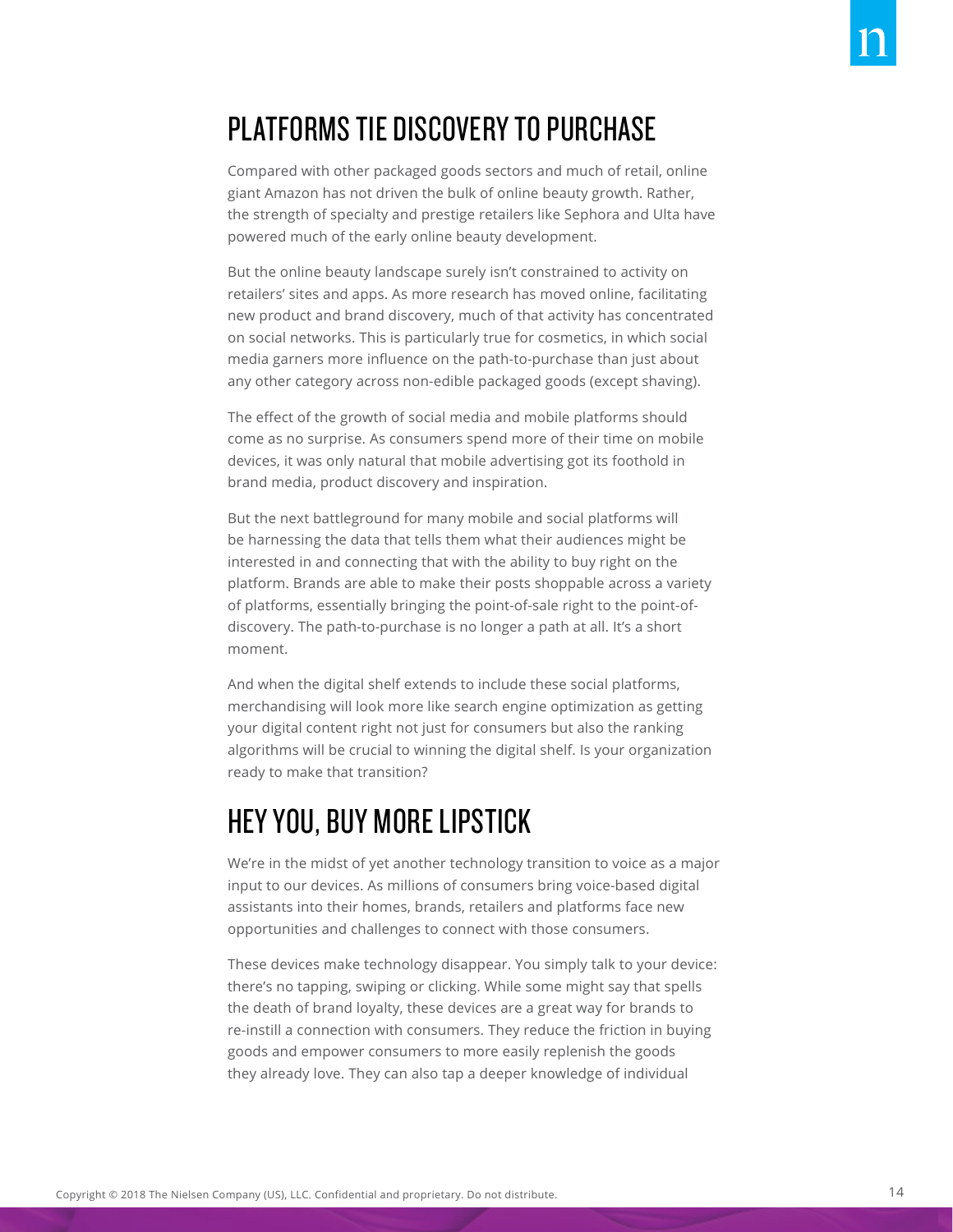consumer needs and purchase history. They're truly *personal* assistants, and increasingly, shoppers are utilizing their devices to shop. In fact, our research shows that more than one-third of Google Home owners have used their devices to buy a personal care item, followed closely by 29% of Amazon Echo owners.

# HOW TO CAPITALIZE ON CONNECTED BEAUTY

As with social platforms, the rules for building brand loyalty in a voicebased world will be different. Without a shelf—digital, physical or otherwise—you won't be able to influence the purchase via packaging, brand name or many of the traditional tactics that merchants have used for centuries. But if you can find a way to leverage the data and technology on which these devices are built to make your products personally relevant for consumers, you'll have a greater chance to succeed in this future.

Building a connected beauty strategy is not the same as building a digital or even omni*channel* strategy. It's about thinking about how you can leverage *all* of the platforms at your disposal for their maximum utility. How are you using technology to provide useful services to consumers—online and off? Are you making your products platform-worthy, enticing users to not only share your product but *love* your product?

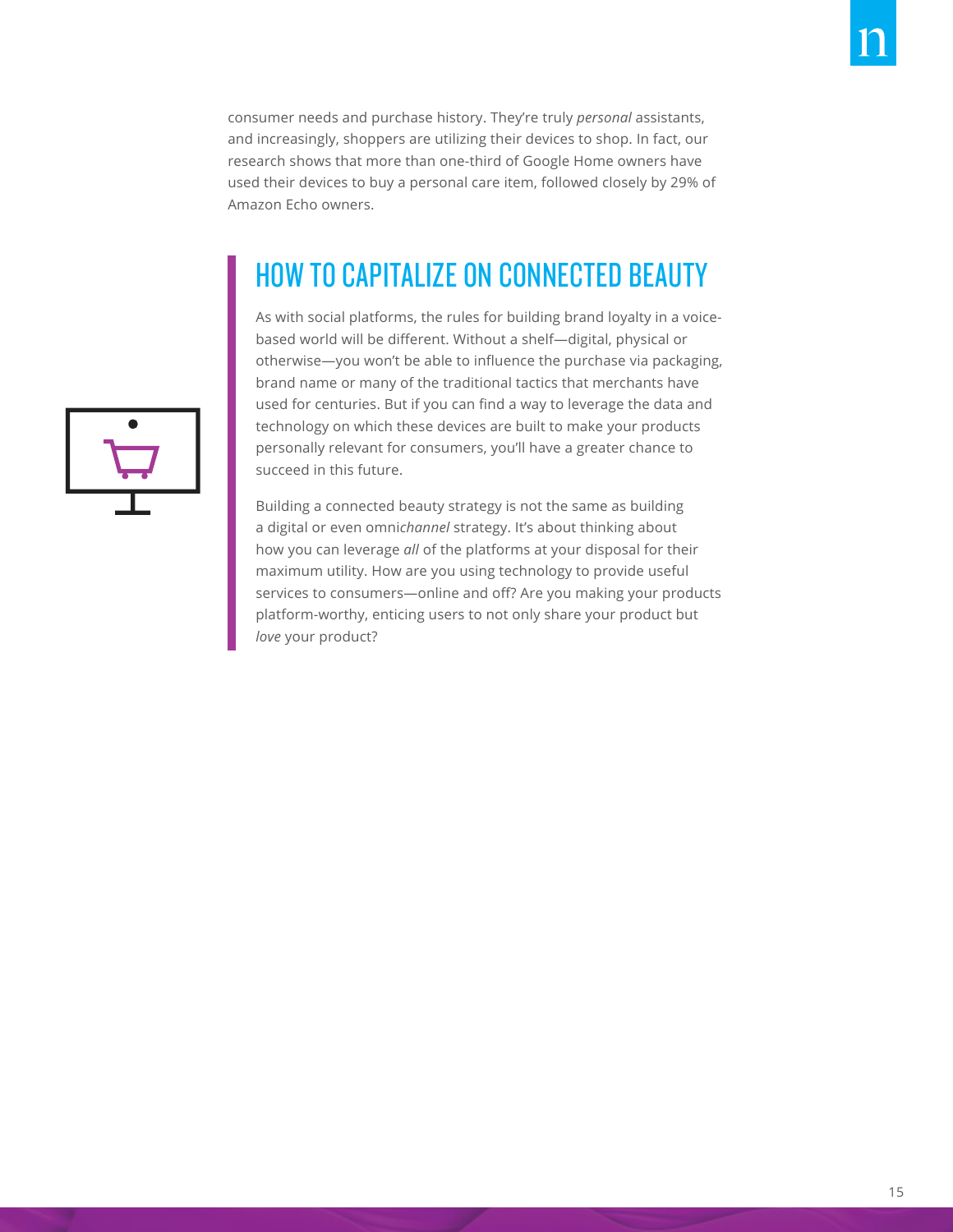# WHAT'S NEXT FOR BEAUTY

Technology has never truly changed fundamental consumer needs. It may enable new behaviors, but the fundamentals of brand building have never really changed. Can you create a product that authentically fits a need that your consumers have and use the platforms at your disposal to achieve distribution at scale? The fact that consumers are more health and wellness focused, more diverse and more technologically empowered shouldn't fundamentally change your purpose as a brand, retailer or company. However, these shifts will require you to change how you reach—and ultimately prove your purpose to—those consumers.

To win in the future, brands will need to throw out their old playbooks. Consumers are as focused on the transparency of the company and their practices as they are on what goes into the products they make. The beauty brands—really *all* brands—that will be successful, will be authentic and true, flexible enough to be relevant to a wider array of consumers, and harness the digital tools and platforms to achieve this at scale.

# SO, WHAT DO YOU STAND FOR?